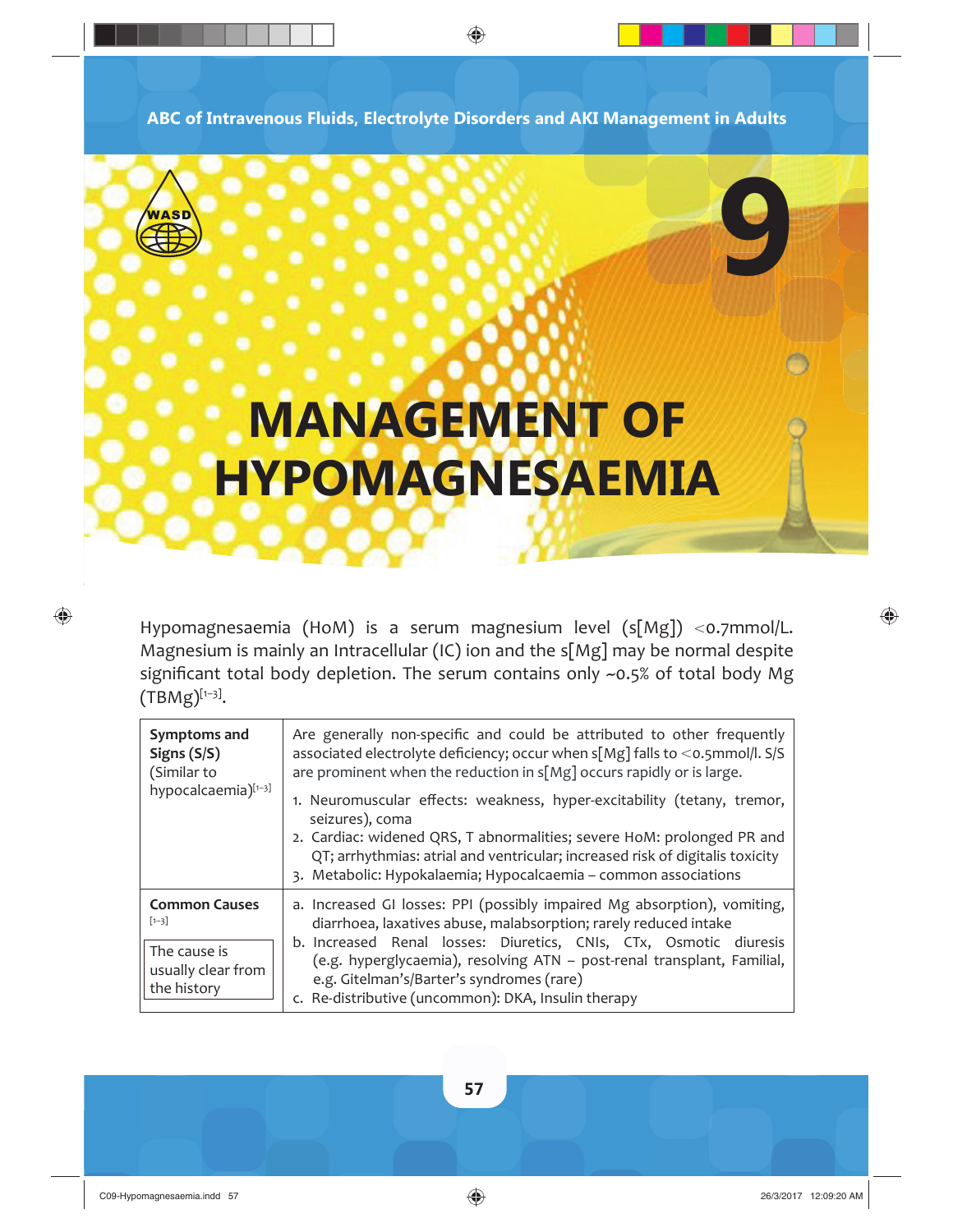|                     | <b>ABC of Intravenous Fluids</b>                                                                                                                                               |
|---------------------|--------------------------------------------------------------------------------------------------------------------------------------------------------------------------------|
| 58                  |                                                                                                                                                                                |
|                     |                                                                                                                                                                                |
| Investigations[1-3] | UEs, s[Ca]. If cause unclear from the history: 24hr urine Mg to differentiate<br>renal from GI losses                                                                          |
|                     | <b>Abbreviations:</b> GI=Gastrointestinal; PPI=Proton Pump Inhibitor; CNI=Calcineurin Inhibitors;<br>$CY = Cytotoxic$ medications; $ATN = Acute$ Tubular Necrosis; $hr = Hour$ |

 $\bigoplus$ 

| $s[Mg]$ (mmol/l)                                | $Treatment^{[1-7]}$                                                                                                                                                                                                                                                                                                                                                                                                                                                                                            |
|-------------------------------------------------|----------------------------------------------------------------------------------------------------------------------------------------------------------------------------------------------------------------------------------------------------------------------------------------------------------------------------------------------------------------------------------------------------------------------------------------------------------------------------------------------------------------|
| $0.5 - 0.7$<br>(Mild) - usually<br>asymptomatic | • Prompt identification and treatment of the underlying cause<br>• Stop offending drugs: PPI, optimise diuretics<br>• Monitor and seek expert advice as appropriate<br>• Treat as per the next box guidance if symptomatic, or on a clinical risk<br>benefit decision[1,5]                                                                                                                                                                                                                                     |
|                                                 |                                                                                                                                                                                                                                                                                                                                                                                                                                                                                                                |
| $0.3 - 0.49$<br>(Moderate)<br>Asymptomatic      | Apply all treatment measures listed above $+$<br>• Oral Mg <sup>a</sup> : 24 (up to 50) mmol Mg daily. Mg glycerophosphate<br>(1 tablet = 4mmol Mg) 2 tablets tds with or after food. Try an alternative<br>if ineffective or causing side effects - diarrhoea is common<br>Mg dosing is empirical – monitor s[Mg] (Ca, K, PO4) daily; $\geq$ 5 days<br>treatment is usually required to replete the IC Mg stores.<br>• Long term replacement may be needed if a reversible cause is not found<br>and removed. |
|                                                 |                                                                                                                                                                                                                                                                                                                                                                                                                                                                                                                |
| $0.3 - 0.49$<br>(Moderate)<br>Symptomatic       | Apply all treatment measures listed above $+$<br>• IV Mg <sup>b</sup> under continuous ECG monitoring: use a large vein (may cause<br>tissue damage if extravasted), and infusion pump.<br>• Give magnesium sulphate 50% (2mmol/mL; $\lg$ =4mmol) <sup>[6]</sup> :<br>○ Day 1: 20mmol (5gms) in ½ or 1L 5% D (or saline) over 3hrs; repeat as<br>necessary<br>O Day 2 onwards: 20mmol in 500mL 5% D (or saline) over six hours<br>Lower diluent volumes in volume overload states                              |
|                                                 | If haemodynamically unstable, e.g. VT: give 8mmol over 10-15<br>minutes, repeat once if necessary[6].                                                                                                                                                                                                                                                                                                                                                                                                          |
|                                                 | • Monitor s[Mg] after each dose, and daily. UP to 160 mmol may be<br>required to correct the deficiency over several days [6].<br>• Continue for 2-3 days with oral (preferably) Mg after s[Mg]<br>normalisation to replete the IC stores.<br>• Monitor PR, BP, RR, UOP, and for signs of hypermagnesaemia                                                                                                                                                                                                     |

## Treatment, follow the sequential flowchart:

 $\bigoplus$ 

 $\bigoplus$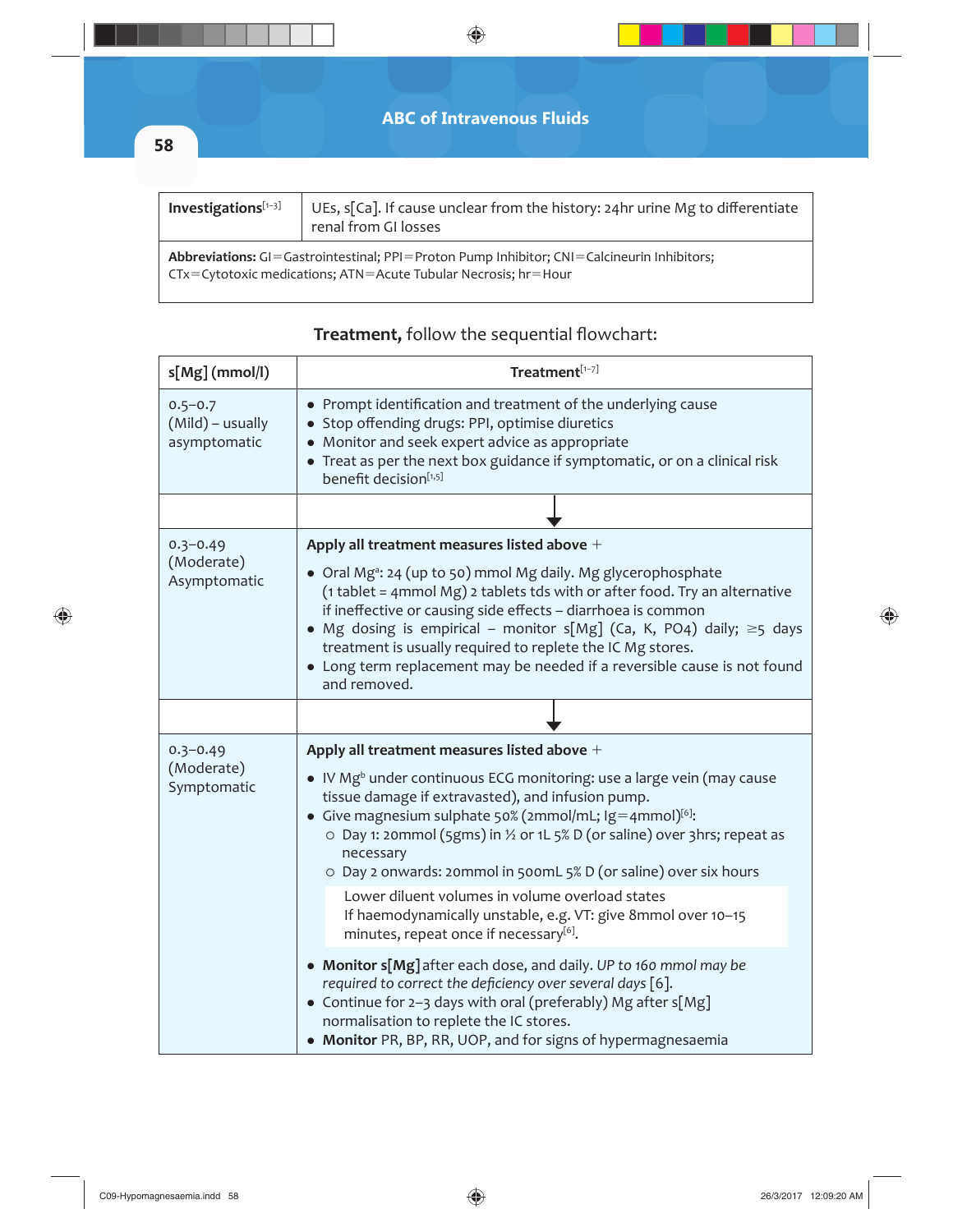#### **Management of Hypomagnesaemia**

◈

**59**

♠

| $<$ o.3 (Severe)                                                                                                                                                                                                                                                                                                                                                                                                                                                                                                                                                                                                                                                                                                                                                                                                                                                                                                                 | Apply all treatment measures listed above |  |
|----------------------------------------------------------------------------------------------------------------------------------------------------------------------------------------------------------------------------------------------------------------------------------------------------------------------------------------------------------------------------------------------------------------------------------------------------------------------------------------------------------------------------------------------------------------------------------------------------------------------------------------------------------------------------------------------------------------------------------------------------------------------------------------------------------------------------------------------------------------------------------------------------------------------------------|-------------------------------------------|--|
|                                                                                                                                                                                                                                                                                                                                                                                                                                                                                                                                                                                                                                                                                                                                                                                                                                                                                                                                  |                                           |  |
| Hypomagnesaemia frequently causes secondary hypocalcaemia (PTH-end organ resistance and<br>reduced PTH secretion) and hypokalaemia, rendering them refractory to correction until the<br>magnesium deficit is corrected <sup>[8]</sup> .<br>Hypomagnesaemia-related hypocalcaemia: correction of Mg deficiency first, unless severe<br>hypocalcaemia symptoms present, will often lead to spontaneous normalisation of calcium.                                                                                                                                                                                                                                                                                                                                                                                                                                                                                                  |                                           |  |
| Abbreviations: PPI=Proton Pump Inhibitor; CNIs=Calcineurin Inhibitors; CTx=Cytotoxic Agents; ATN=Acute<br>Tubular Necrosis; IV=Intravenous; Ca=Calcium; K=Potassium<br>alternative oral preparations if Mgglycerophosphate intolerant: Maalox 10-20ml qds (10ml Maalox = 6.8mmol<br>Mg) may take 6-8 weeks. The aluminium (with constipating effect) contained in Maalox may reduce the chance<br>of diarrhoea. Magnesium Citrate 150mg tablets; contains 6.2mmol Mg/tablet. Oral preparations are not well<br>absorbed from the GIT, hence the use of magnesium sulphate as an osmotic laxative <sup>[4]</sup> . Counsel the patient,<br>as all are unlicensed. Magnaspartate (sachets 6.5g/10mmol: 1-2/day) is replacing the oral preparations in the<br>United Kingdom recently licensed <sup>[9]</sup> .<br><sup>b</sup> IV Mg: Magnesium sulphate is the salt of choice. Ideally, the infusion rate should be no >4mmol/hr. |                                           |  |
| Fluid restricted patients: the maximum concentration is 20% (20mmol in 25ml=0.8mmol/ml) via a peripheral<br>vein. A practical regimen, less likely to cause venous irritation, is 20mmol magnesium diluted to 100ml, infusion<br>over 5hrs.                                                                                                                                                                                                                                                                                                                                                                                                                                                                                                                                                                                                                                                                                      |                                           |  |
|                                                                                                                                                                                                                                                                                                                                                                                                                                                                                                                                                                                                                                                                                                                                                                                                                                                                                                                                  |                                           |  |

- Avoid parenteral Mg in patients with heart block or myocardial damage<sup>[5]</sup>.
- Renal impairment: Mg is renally excreted and should be used cautiously because of the higher risk of adverse effects. If eGFR  $\leq$ 30 reduce dose to  $\leq$ 50% under close monitoring[1,5,6].
- $\bullet$  Use cautiously in myasthenia gravis and respiratory insufficiency<sup>[5]</sup>.

**IV Mg**: induces a rapid but temporary elevation in s[Mg] that partially inhibits the stimulus to Mg re-absorption in the loop of Henle. Consequently, up to 50% of the infused Mg will be excreted in the urine. In addition, Mg uptake by the cells is slow; therefore adequate repletion requires sustained correction, preferably oral, as above<sup>[10]</sup>.

IV Mg: is advocated in some acutely ill patients without documented sMg depletion. The American College of Cardiology and the American Heart Association recommend 1–2 grams of magnesium sulphate as an IV bolus over five minutes for torsades de pointes treatment<sup>[3]</sup>.

Patients with chronic renal magnesium wasting, including Bartter's, Gitelman's syndrome and cisplatin nephrotoxicity or diuretic-induced hypomagnesaemia who cannot discontinue diuretic therapy, may benefit from the addition of a potassiumsparing diuretic, e.g. Amiloride. These drugs may lower magnesium excretion by increasing its reabsorption in the distal nephron $[3,10]$ .

 $\bigoplus$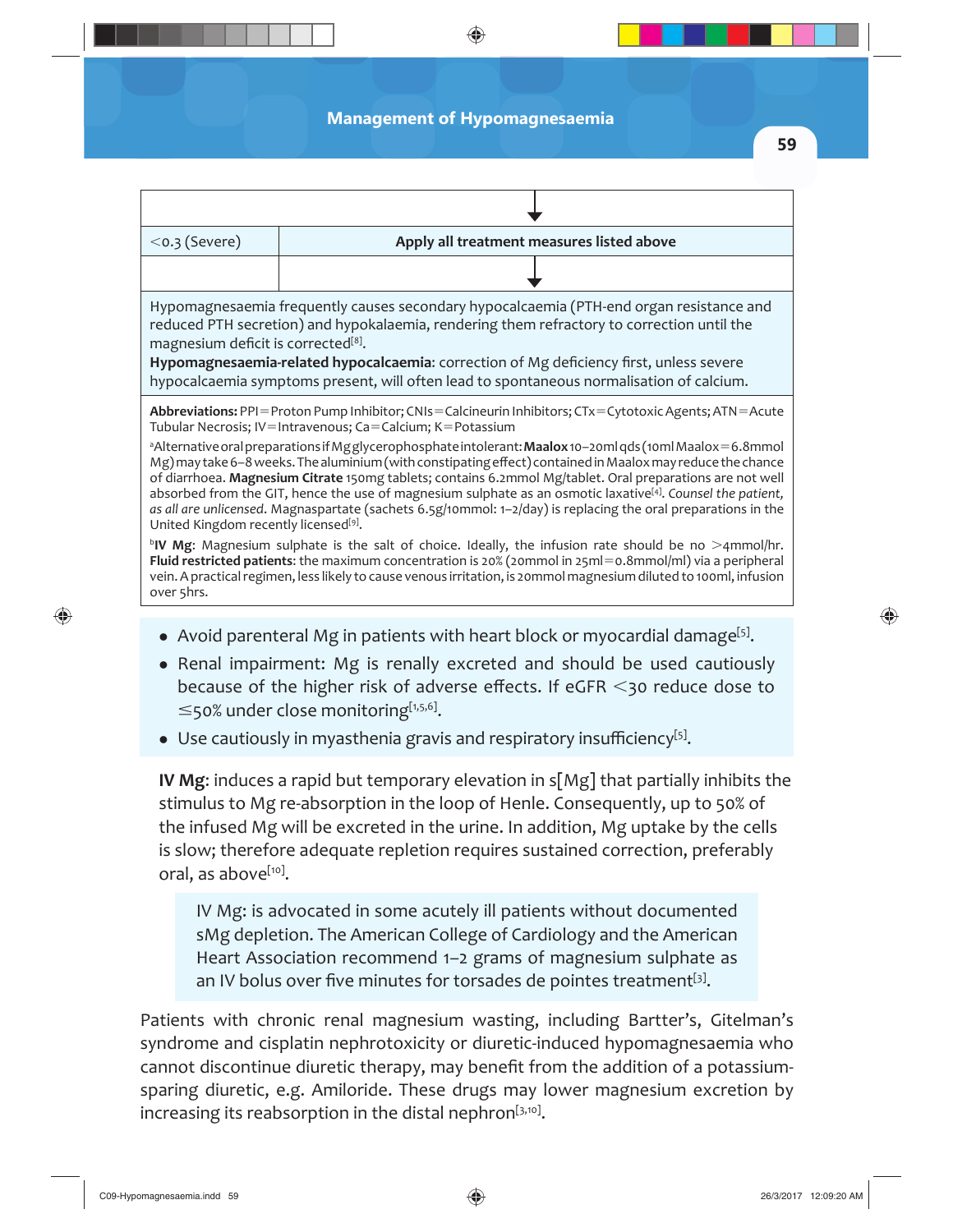

Magnesium deficiency has been implicated in asthma, and some studies suggest that magnesium therapy is effective $[11]$ .

Monitoring: s[Mg] should be checked daily as serum levels may be artificially high whilst magnesium equilibrates with the intracellular compartment. Monitor serum levels of calcium and other electrolytes in patients with hypomagnesaemia.

### **Adverse eff ects of Magnesium therapy:**

Oral Mg is usually well tolerated; high doses can cause diarrhoea. Adverse effects of parenteral Mg include skin flushing, hypocalcaemia, hypotension and AV block. Hypermagnesaemia is unlikely to occur following oral magnesium supplementation, except in patients with renal failure. Significant hypermagnesaemia is rare, patients at higher risk of include the elderly and patients with renal impairment $[5,6]$ .

Symptoms of hypermagnesaemia: include flushing, hypotension due to peripheral vasodilatation, muscle weakness, loss of deep tendon reflexes due to neuromuscular blockade, respiratory depression, confusion, coma, cardiac arrhythmias and cardiac arrest.

#### **REFERENCES**

- [1] Martin, K.J., Gonzalez, E.A. and Statopolsky, E. Clinical Consequences and Management of Hypomagnesaemia. *Journal of the American Society of Nephrology* (2009)*,* Vol. 20, pp.2291–2295.
- [2] Noronha, J.L. and Matuschak, G.M. Magnesium in critical illness: metabolism, assessment, and treatment. *Intensive Care Medicine* (2002)*,* Vol. 28, pp.667–679.
- [3] Topf, J.M. and Murray, P.T. 'Hypomagnesaemia and hypemagnesaemia'. *Reviews in Endocrine and Metabolic Disorders* (2003)*,* Vol. 4, No.2, pp.195–206.
- [4] Ayuk, J., Gittoes, J.L. How should hypomagnesaemia be investigated and treated? *Clinical Endocrinology* (2011)*,* Vol. 75, pp.743–746.
- [5] NHS Medicines Q&As UKMi. How is acute hypomagnesaemia treated in adults? 12.2010. http://www.gwh.nhs.uk/media/151067/9-5-1-3 ukmi\_guidance\_on\_treatment\_of\_acute hypomagnesaemia in adults.pdf.
- [6] British National Formulary. 70<sup>th</sup> edition. Pharmaceutical Press; 09.2015-03.2016.
- [7] Uptodate text book. Evaluation and treatment of hypomagnesemia (viewed 06.2015).
- [8] Kelepouris, E., Kasama, R. and Agus, Z.S. Eff ects of intracellular magnesium on calcium, potassium and chloride channels. *Mineral and Electrolyte Metabolism* (1993), Vol. 19, pp.277–281.

 $\bigcirc$ 

♠